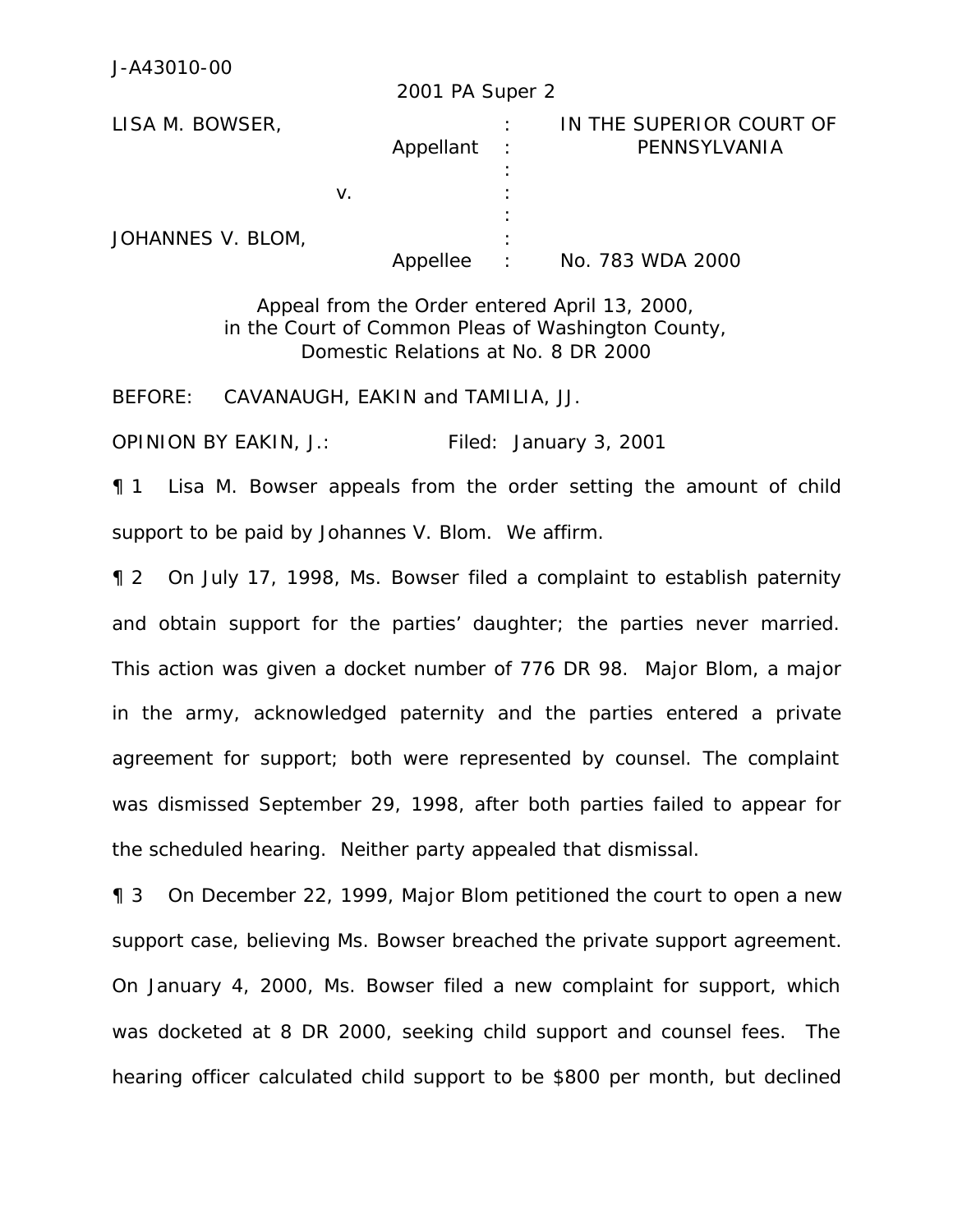to recommend an award of counsel fees. Both parties filed exceptions; on April 13, 2000, the trial court affirmed the determination of the hearing officer. This order and all proceedings were captioned with the 1998 docket number, the court having ordered that case "reopened."

¶ 4 In this appeal, Ms. Bowser challenges the failure to make the award retroactive to the original 1998 date of filing, and the failure to award counsel fees pursuant to 23 Pa.C.S. § 4351.

¶ 5 When reviewing support matters, this Court must determine whether the trial court abused its discretion. *Zullo v. Zullo*, 613 A.2d 544, 545 (Pa. 1992). We may find an abuse of discretion only upon "proof of more than a mere error in judgment." *Simmons v. Simmons*, 723 A.2d 221, 222 (Pa. Super. 1998). Instead, such a finding requires clear and convincing evidence "that the law was misapplied or overridden, or that the judgment was manifestly unreasonable or based on bias, ill will, prejudice, or partiality." *Id***.** A support award must be "fair, non-confiscatory and attendant to the circumstances of the parties." *Calabrese v. Calabrese*, 682 A.2d 393, 396 (Pa. Super. 1996) (citation omitted).

¶ 6 Generally, "[a]n order of support shall be effective from the date of the filing of the complaint unless the order specifies otherwise." Pa.R.C.P. 1910.17(a). A trial court is required to state the rationale for its decision not to make a support award retroactive to the date on which the complaint was filed. *Gerland v. Gerland*, 703 A.2d 70, 74 (Pa. Super. 1997).

- 2 -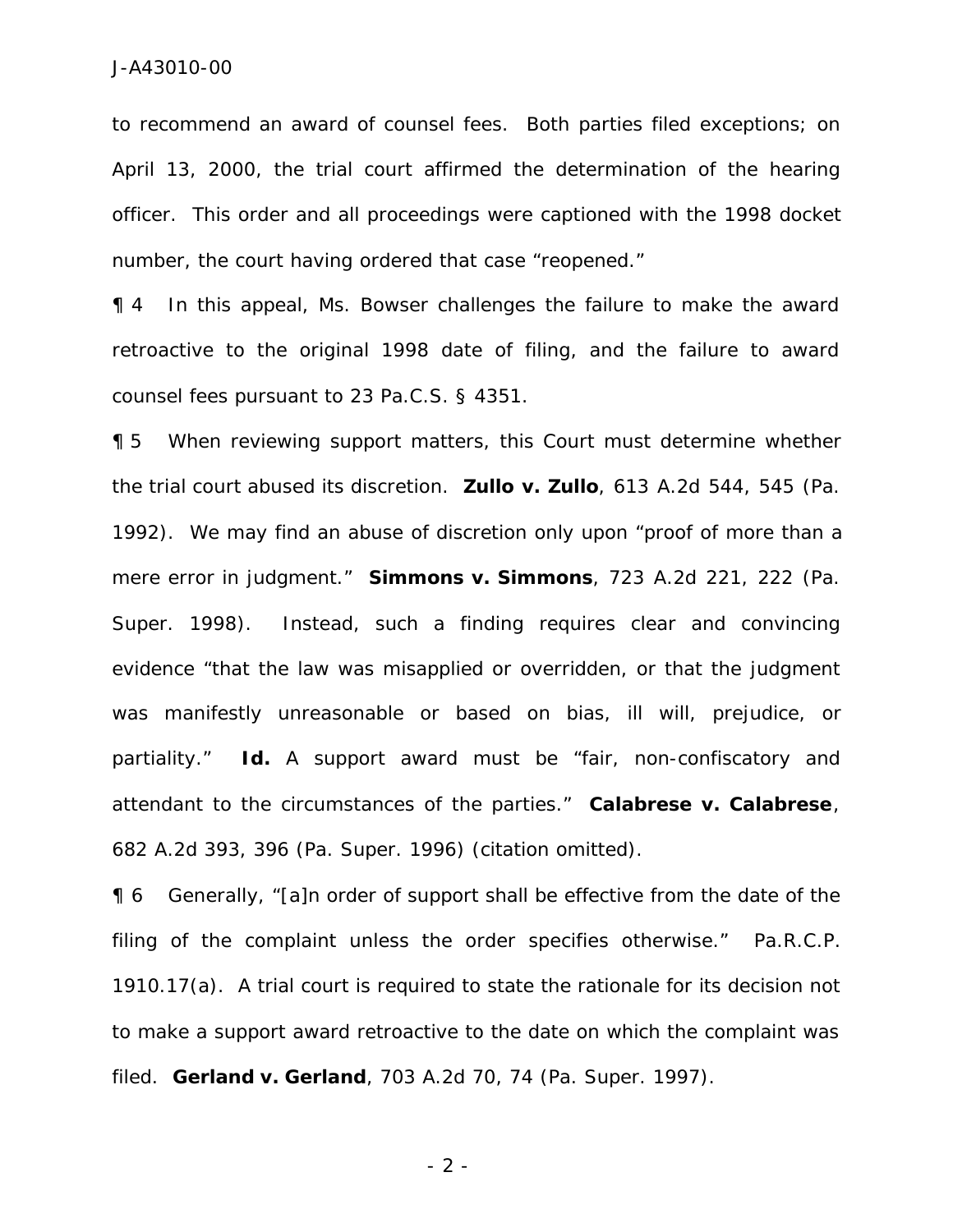$\overline{a}$ 

¶ 7 The trial court made the order effective January 4, 2000, because that was the date of Ms. Bowser's second complaint. Trial Court Opinion, 6/13/00, at 2. Although the case was "reopened" under the prior docket number, the court specifically noted the July 17, 1998 complaint was dismissed. *Id*., at 1. Docket numbers are valuable things, but docketing expedience need not blind the court to the real history of the case; merely "reopening" this docket number did not revive the dismissed complaint. $1$ 

¶ 8 The initial support action was dismissed; no appeal was taken from the dismissal. Major Blom then provided child support voluntarily, without a court order, until the new complaint was filed. To make the current order retroactive, to a date preceding the complaint's dismissal as Ms. Bowser asks, would penalize Major Blom for faithfully complying with his obligation. He supported his child under a legitimate agreement; we cannot allow Ms. Bowser to accrue concurrent support to be claimed whenever she chose to file a complaint in the future. As in *Swank v. Swank*, 403 A.2d 109 (Pa. Super. 1979), "in the absence of any other compelling reasons having been presented, we cannot find [the trial] court abused its discretion in refusing to

 $1$  In her brief, Ms. Bowser argues that as she never signed the second complaint, it is not valid. One must be careful what one wishes for, because we fail to find her 1998 complaint in the record; we find only the January 4, 2000 complaint. While the latter does not bear her signature, it is the only complaint we have. If Ms. Bowser's argument were correct, the record shows us no valid complaint at all, and no award is in order at all; in fact, both her issues would be moot. We decline to impose this drastic consequence on the child.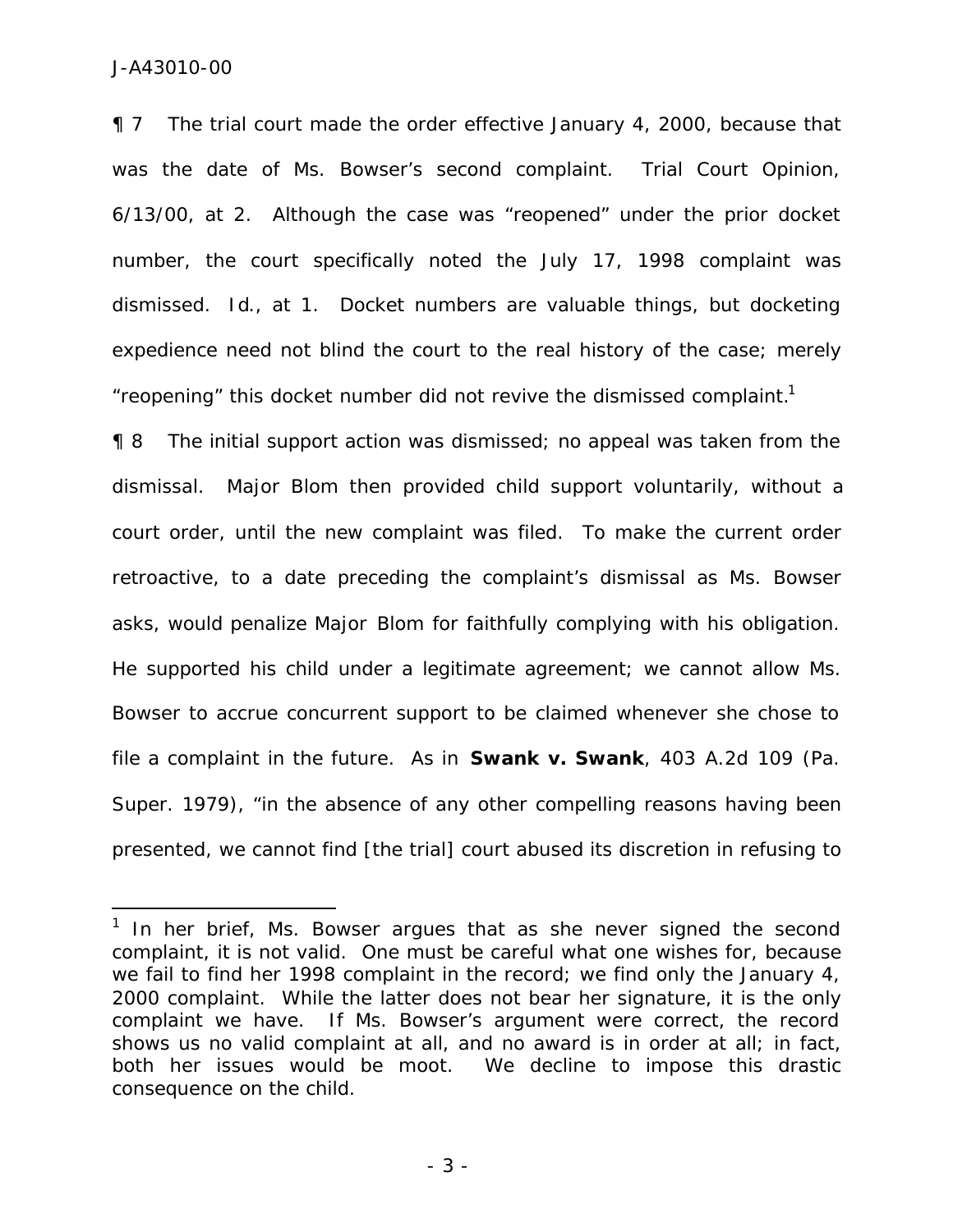extend retroactivity beyond [the date of the second complaint]." *Id.*, at 111. We likewise find no abuse of discretion in treating this case as was done by the learned trial court.

¶ 9 Next, Ms. Bowser alleges the trial court erred in failing to award counsel fees. Under 23 Pa.C.S. § 4351, an obligee who prevails in a proceeding to determine paternity or obtain a support order may be awarded counsel fees and other expenses. 23 Pa.C.S. § 4351(a). A court may also assess fees if there is a failure to pay child support on time without good cause. 23 Pa.C.S. § 4351(b).

¶ 10 "[T]his Court will not reverse the trial court on its decision to award counsel fees absent an abuse of discretion." *O'Connell v. O'Connell*, 597 A.2d 643, 647 (Pa. Super. 1991)(citation omitted). In *O'Connell*, the failure to pay support on time was not found to be willful, and an award of counsel fees under 23 Pa.C.S. § 4351(b) was reversed. However, we are not faced with expenses incurred to enforce an existing order against unreasonable tardiness or bad faith under subsection (b); we are dealing with fees incurred "to establish paternity or to obtain a support order" under subsection (a). We find no caselaw interpreting this counsel fees provision.

¶ 11 Ms. Bowser urges us to interpret this section to allow fees whenever there is an ability to pay by the obligor and a need on the part of the obligee. When considered only in the context of a needy parent seeking the means to obtain reasonable support for a child, this interpretation has a

- 4 -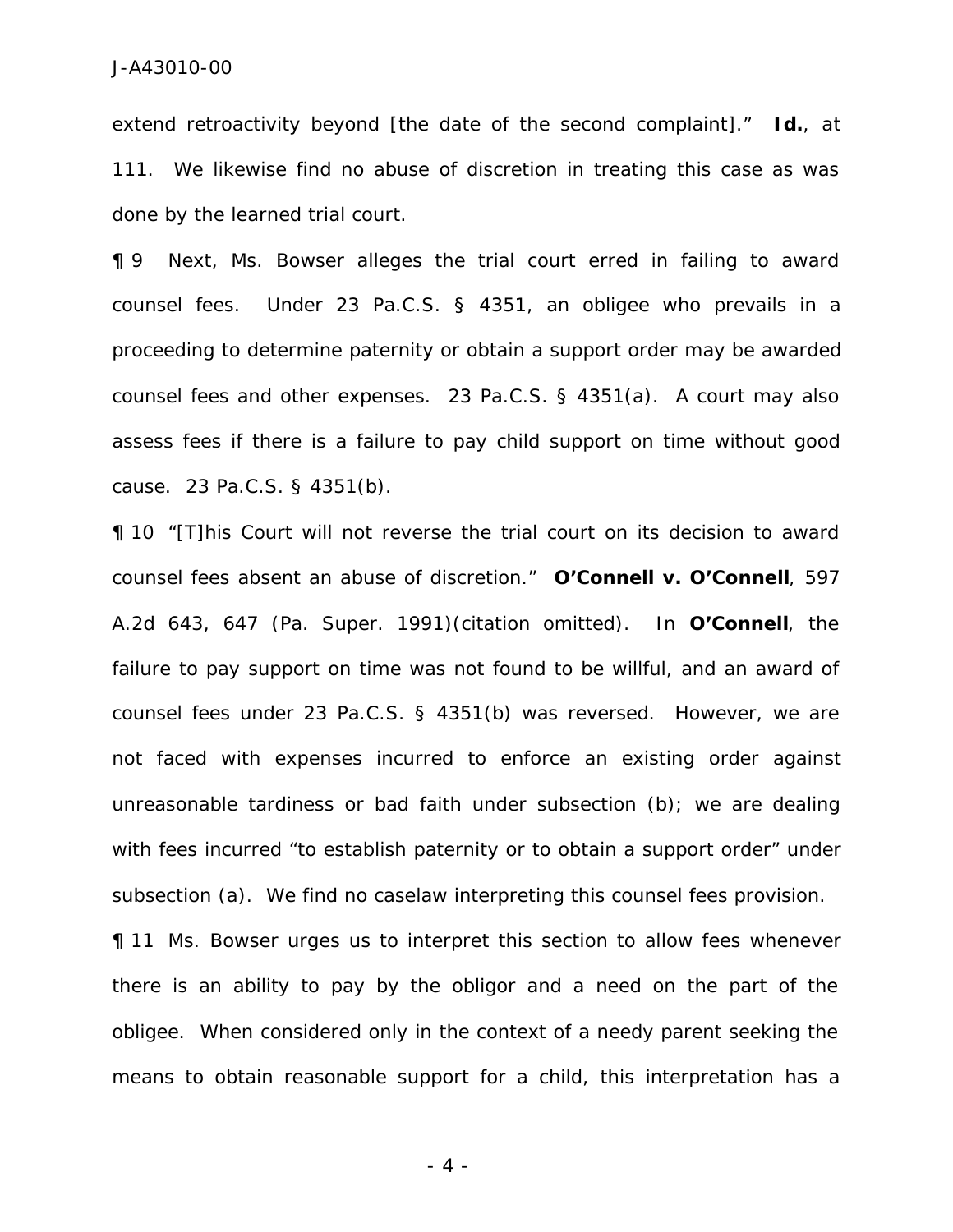poignant appeal; of course the statute's coverage goes far beyond this stereotypical situation, and our examination must go further as well.

¶ 12 Awards of counsel fees are normally found in two situations. Stated overbroadly, one is the economic "leveling" concept, which uses a need/ability to pay analysis; typical of this is alimony *pendente lite*, where the goal is to put parties on equal economic footing. The other, more punitive provisions for counsel fees are based on inappropriate conduct by a party, such as is defined in the Judicial Code.

¶ 13 Ms. Bowser notes Section 4351 does not adopt language found in the Judicial Code, which allows counsel fees for dilatory, vexatious and obdurate conduct; as it does not, one may conclude the legislature intended to apply a different criterion. Subsection (b) requires a finding of the lack of good cause; subsection (a) does not. From this, we conclude an obligee may be awarded fees under subsection (a) even if there is no bad faith conduct by obligor.

¶ 14 However, the same logic suggests a criterion other than a mere need/ability to pay determination, for that standard is itself the basis for an award of fees in a "proper case" elsewhere in domestic relations law. That the legislature did not mirror the language of any preexisting standard indicates that none of these recognized devices was meant to be the applicable yardstick for Section 4351(a).

- 5 -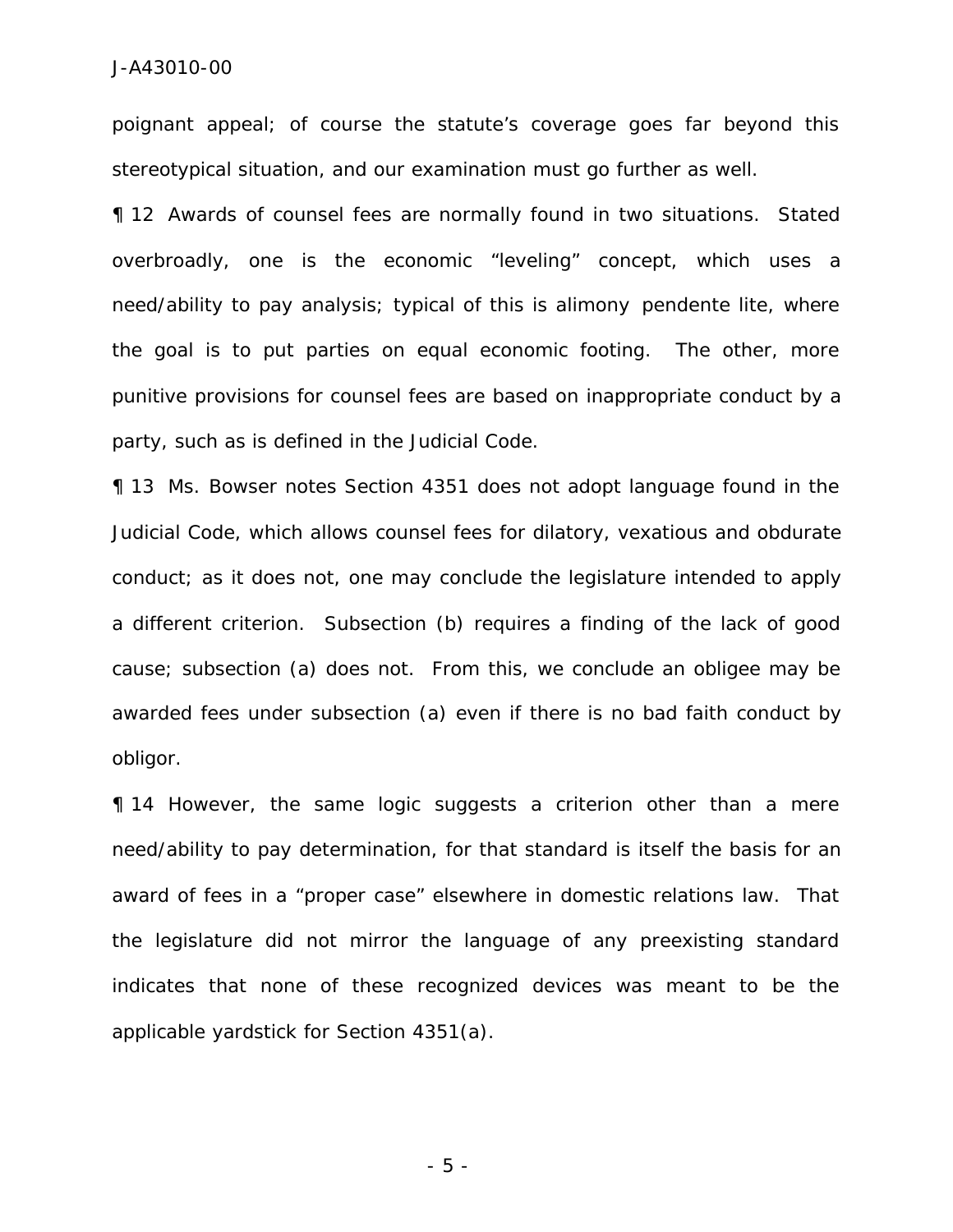¶ 15 What subsection (a) does require is that the obligee "prevail," a term that bespeaks an adversarial posture on the ultimate issue, such as generates legal expense for the obligee. It also makes the award one that can only be entered post-order, for one cannot prevail before that time. As such, this provision cannot be intended as a mere economic leveling measure like an alimony *pendente lite* situation. It is also telling that this subsection allows a court to award expenses beyond counsel fees, such as witness costs, which would only arise in a contested setting. Indeed, the tone of subsection (a) and its coupling with (b) make it closer in concept and execution to a more punitive statute than to a leveling award.

¶ 16 Is an award called for in every case where an order of support results? We do not think so. If there is no denial of paternity or support, obligee hardly can be said to "prevail" in the proceedings simply by being the obligee. When parties agree support is due, but disagree on the amount, does the obligee prevail if the court accepts the obligor's offer, or must the demand become the order for the obligee to prevail? If there is a compromise or a settlement, which party has prevailed?

¶ 17 When addressing these questions, we see that too broad an interpretation will encourage litigation in an area of the law where settlement must be encouraged. An award of fees cannot be deemed as simply a penalty, but it may properly serve to dissuade the party, obligor or obligee, who acts unreasonably, someone who should resolve the matter but

- 6 -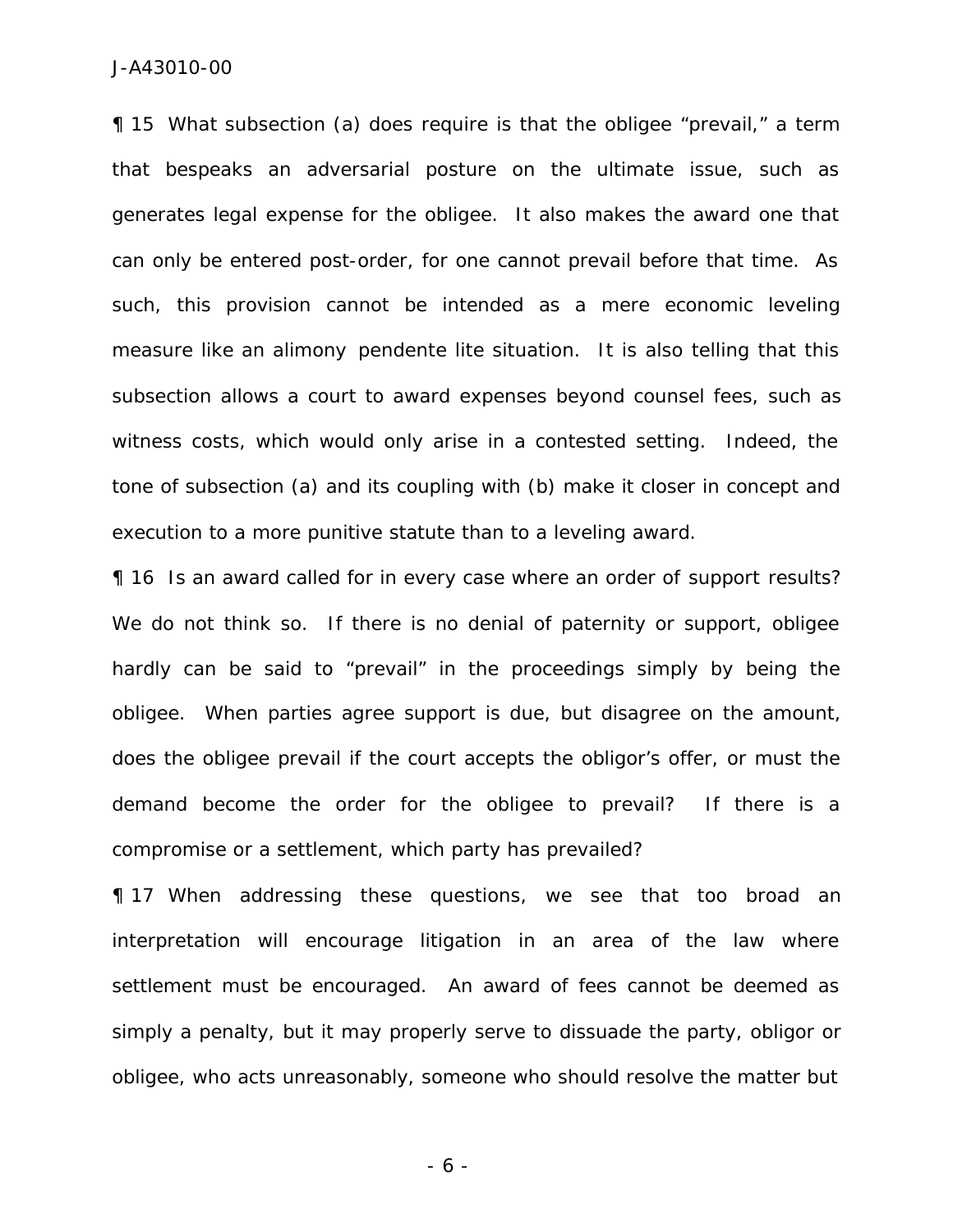does not. When the unwarranted posture of an obligor causes a prevailing obligee expense, litigation would be discouraged if such conduct triggered an award under subsection (a). However, the posture of an obligee may be just as unwarranted, and this statute cannot force the potential obligor to accept an unreasonable demand on pain of being assessed the obligee's counsel fees; agreement would be discouraged if the mere entry of an order triggered such an assessment. To award fees under subsection (a) just because an order results would penalize a parent whose cooperation and ongoing support of a child were antithetical to the need for significant legal expense in the first place.

¶ 18 We simply cannot intuit from this section an intent to allow counsel fees for the "prevailing" obligee, simply because an order results. What then allows an award under subsection (a)? We believe it must be conduct by the obligor that the court finds to unreasonably impede the determination of paternity or the timely flow of appropriate support to the child.

¶ 19 This construction is buttressed by the present facts. In one sense, the obligee may be deemed to have "prevailed" in this action, for there is now an order of support; equitably, however, it is the obligor who prevailed, for his obligation is set and his duties are as he wished them to be all along. Major Blom always acknowledged paternity; the first action was only filed to formalize paternity, thus ensuring military benefits for the child. Major Blom never denied paternity, and paid faithfully, order or no order. A dispute

- 7 -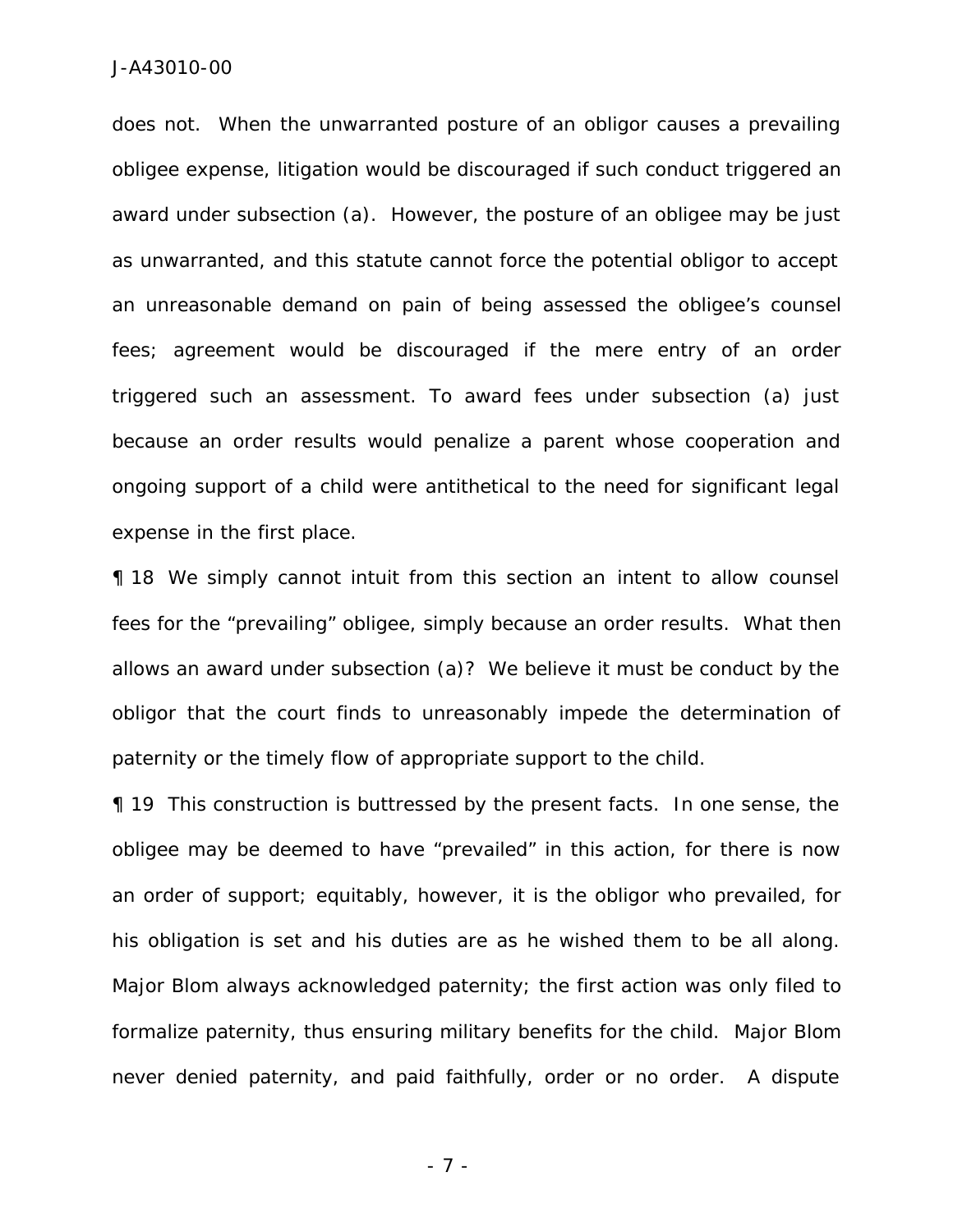arose when Ms. Bowser also pursued his military allotment, which he understandably saw as a "double-dip"; only then did the action recommence in court. Even there, he was the one who instituted the matter by asking for an order. He has always cooperated, and the amount of the final order, the sufficiency of which is not challenged, is consistent with the amount he has faithfully paid from the time of the child's birth.

¶ 20 The record here does not show late payment or non-support by Major Blom. In fact, it is replete with evidence of the contrary, including photographs of cancelled checks and copious evidence of payment for baby items, from May, 1997, through October, 1999. The amounts of these payments are substantial, and sometimes exceeded \$1,600 per month. The hearing officer stated in his findings there was "no undue delay caused by [Major Blom] which [] makes an award of counsel fees inappropriate under the circumstances of this case." Report of the Hearing Officer, at 5.

¶ 21 Counsel fees necessitated by an obstinate obligor who unreasonably impedes the determination of paternity or the appropriate support of the child may be awarded in the fair discretion of the trial court. As the obligee must prevail, the reasonableness of the conduct of obligor may be determined with hindsight, after the entry of an order. Recalling that the lack of good faith is an element of subsection (b) but absent in (a), fees may be awarded on a finding of less than bad faith; however, there still must be

- 8 -